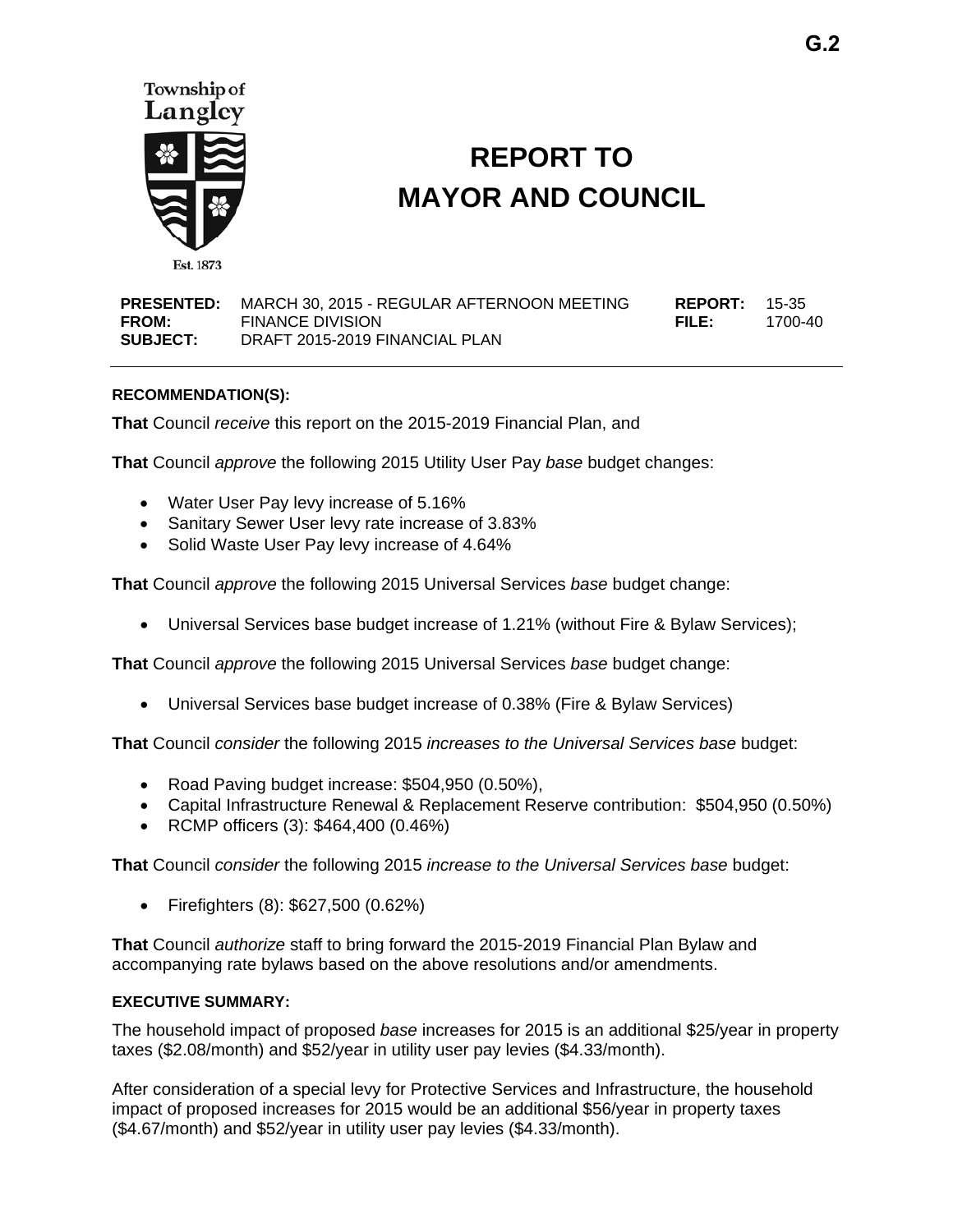## **PURPOSE:**

This report requests Council to authorize staff to bring forward the 2015-2019 Financial Plan and associated bylaws based on the above resolutions and/or amendments.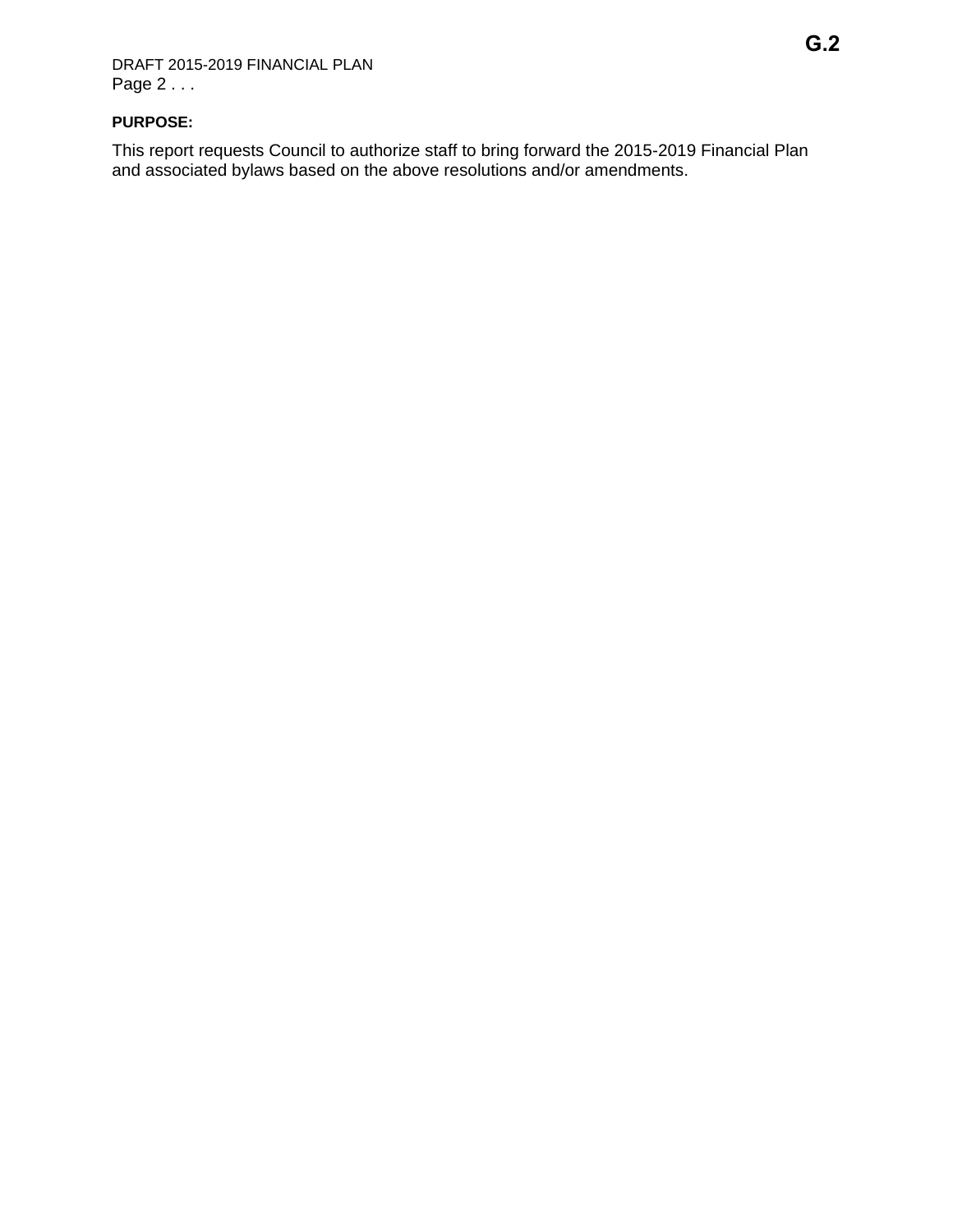#### **DISCUSSION/ANALYSIS:**

Under Section 165 and 166 of the *Community Charter*, the Township must adopt annually by bylaw, a five year financial plan, and Council must undertake a process of public consultation before the plan is adopted.

On Monday, February 23, 2015, from 9am to 4pm and Saturday, February 28, 2015, from 9am to noon, budget discussions were held that were open to the public and streamed on the Township website. Two open houses were hosted (March  $9<sup>th</sup>$  and  $10<sup>th</sup>$ ) with staff from all divisions available to answer questions on the proposed budget. In addition, feedback was solicited on-line through an interactive budget simulator and questionnaire. A hardcopy version of the questionnaire was available at the open houses, the civic facility, on-line and at Township recreation facilities. The results of all public consultation was received by Council March 30, 2015, through Council Report 15-31.

## **USER PAY UTILITIES**

The table below shows the breakdown of proposed base budget utility user pay levy percentage increases for the 2015 budget for water, sanitary sewer and solid waste. They also depict the annual and monthly impact of proposed increases assuming subscription to all services.

| <b>USER PAY UTILITIES</b> | $\frac{0}{6}$ | <b>Annual</b><br>Change \$ | <b>Monthly</b><br><b>Change \$</b> |
|---------------------------|---------------|----------------------------|------------------------------------|
| Water                     | 5.16%         | 24                         | 2.00                               |
| <b>Sanitary Sewer</b>     | 3.83%         | 14                         | 1.17                               |
| Solid Waste               | 4.64%         | 14                         | 1.17                               |
| <b>User Pay Levies</b>    |               | 52                         | 4.33                               |

The following are proposed *base* utility user pay levy percentage increase projections for the five year period of the financial plan.

| USER PAY UTILITIES    | 2015  | 2016  | 2017  | 2018  | 2019  |
|-----------------------|-------|-------|-------|-------|-------|
| Water                 | 5.16% | 4.28% | 4.63% | 3.07% | 3.41% |
| <b>Sanitary Sewer</b> | 3.83% | 2.79% | 2.79% | 2.79% | 2.79% |
| Solid Waste           | 4.64% | 2.99% | 2.79% | 2.79% | 2.79% |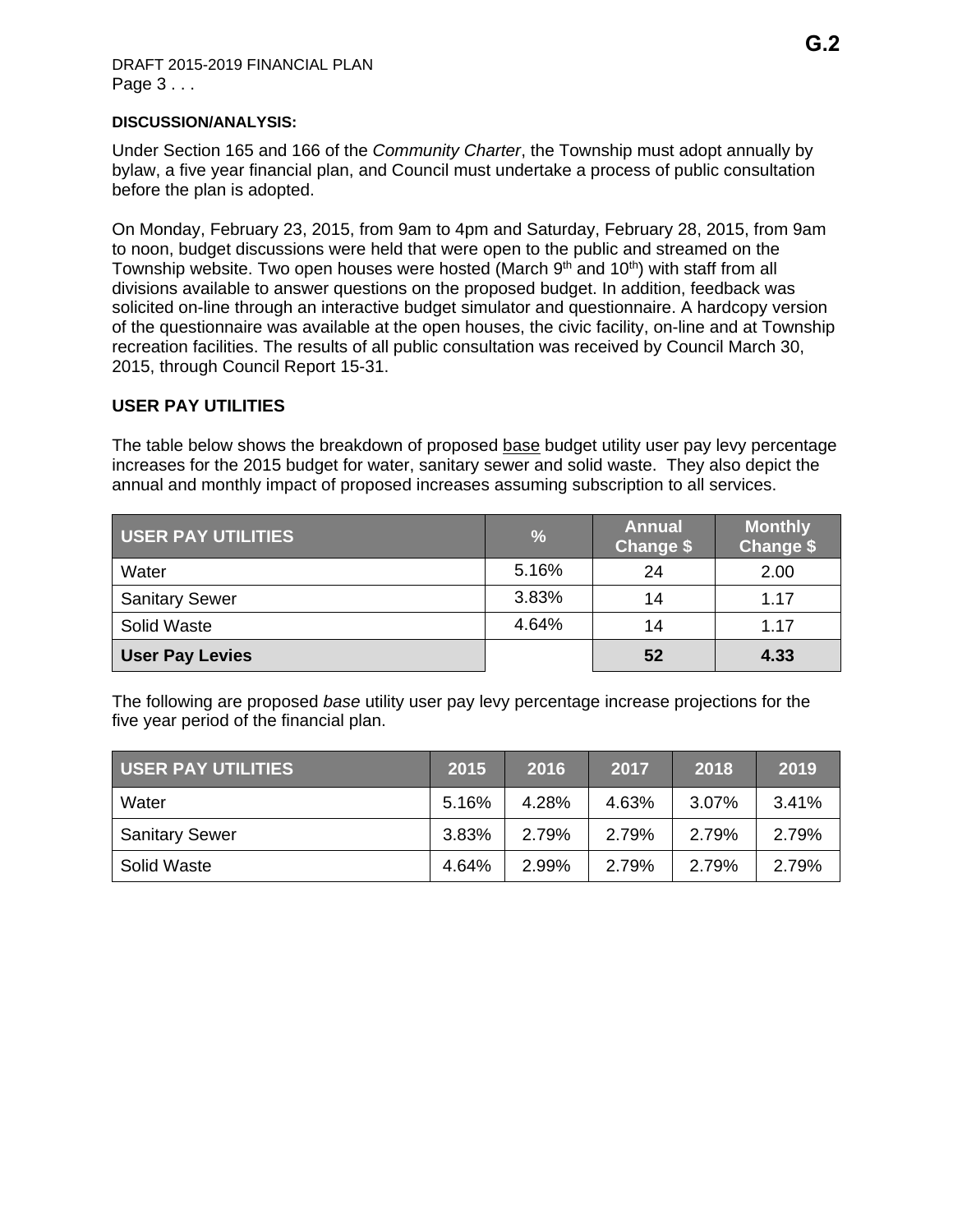## **UNIVERSAL SERVICES**

The table below shows the breakdown of proposed *base* budget property tax percentage increases for the 2015 budget for Universal Services.

| UNIVERSAL SERVICES                                                   | 2015 Proposed<br><b>Base Budget</b><br><b>Increases</b> |
|----------------------------------------------------------------------|---------------------------------------------------------|
| <b>General Inflation</b>                                             | 0.69%                                                   |
| Contribution to Capital: Transportation \$202K and Facilities \$500K | 0.70%                                                   |
| <b>Future Aldergrove Facility</b>                                    | 0.20%                                                   |
| <b>Universal Services Property Taxes</b>                             | 1.59%                                                   |

The table below depicts the annual and monthly impact of proposed *base* increases on a house valued at \$514,000.

| UNIVERSAL SERVICES                 | $\frac{9}{6}$ | <b>Annual</b><br><b>Change \$</b> | <b>Monthly</b><br><b>Change \$</b> |
|------------------------------------|---------------|-----------------------------------|------------------------------------|
| Parks                              | 0.43%         |                                   | 0.58                               |
| Transportation (Roads)             | $(0.47\%)$    |                                   | (0.58)                             |
| Stormwater                         | 0.08%         |                                   | 0.08                               |
| General Tax - Fire                 | 0.38%         | 6                                 | 0.50                               |
| <b>General Tax - Police</b>        | 0.21%         | 3                                 | 0.25                               |
| General Tax - Recreation & Culture | 0.29%         | 5                                 | 0.42                               |
| General Tax - All Other *          | 0.67%         | 10                                | 0.83                               |
| <b>Property Taxes</b>              | 1.59%         | 25                                | 2.08                               |

*\*General Tax – All Other includes, community development, finance, human resources, corporate services, mayor and council and administration.* 

The following table shows proposed *base* property tax percentage increase projections for the five year period of the financial plan.

| UNIVERSAL SERVICES             | 2015  | 2016  | 2017  | .2018 | 2019  |
|--------------------------------|-------|-------|-------|-------|-------|
| Property Tax Revenue Increases | 1.59% | 1.59% | 1.59% | 1.59% | 1.59% |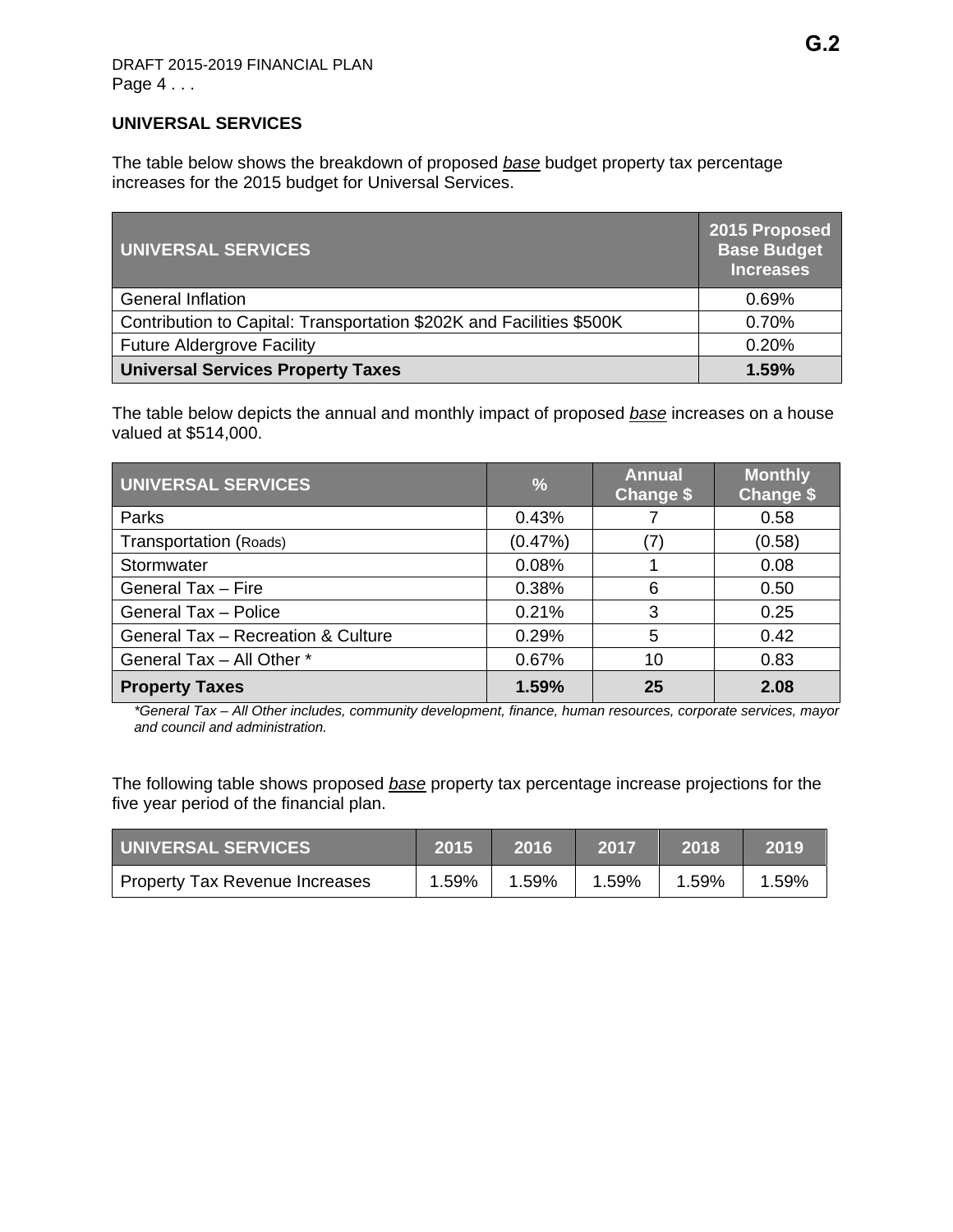| <b>Protective Services Levy</b>                                                                                                                                                                                                                                                                                                                                                                                                                                                                 | <b>Universal</b><br><b>Services</b> | %     |
|-------------------------------------------------------------------------------------------------------------------------------------------------------------------------------------------------------------------------------------------------------------------------------------------------------------------------------------------------------------------------------------------------------------------------------------------------------------------------------------------------|-------------------------------------|-------|
| Firefighters (8)                                                                                                                                                                                                                                                                                                                                                                                                                                                                                | 627,500                             | 0.62% |
| The additional firefighters will be deployed in each of four<br>career fire halls, two in each hall. A full complement of staff<br>would reduce the percentage of times that a first arriving<br>apparatus would initially arrive with less than four firefighters<br>due to vacation, sick leave (short and long term), and other<br>leave entitlements. Additionally, staffing would meet industry<br>standards, provide safe fire ground tactics, and adhere to<br>WorkSafeBC's regulations. |                                     |       |
| <b>RCMP Members (3)</b>                                                                                                                                                                                                                                                                                                                                                                                                                                                                         | 464,400                             | 0.46% |
| In order to address the needs of a growing Township<br>population, there three officers would be frontline members<br>responding to calls for service in the community.                                                                                                                                                                                                                                                                                                                         |                                     |       |
|                                                                                                                                                                                                                                                                                                                                                                                                                                                                                                 | 1,091,900                           | 1.08% |

# **PROPOSED 2015 BUDGET INCREASES FOR COUNCIL CONSIDERATION**

| Infrastructure Levy                                                                                                                                                                                                                                                                                                                                                                                                                                                                                                                                                 | <b>Universal</b><br><b>Services</b> | %     |
|---------------------------------------------------------------------------------------------------------------------------------------------------------------------------------------------------------------------------------------------------------------------------------------------------------------------------------------------------------------------------------------------------------------------------------------------------------------------------------------------------------------------------------------------------------------------|-------------------------------------|-------|
| Paving Program Increase (Target \$4M)                                                                                                                                                                                                                                                                                                                                                                                                                                                                                                                               | 504,950                             | 0.50% |
| The concept and overall objective of the pavement<br>management program is to deal with minor deterioration as<br>soon as possible to extend the life of the pavement structure<br>for a long as possible before costly replacement is required.                                                                                                                                                                                                                                                                                                                    |                                     |       |
| Capital Infrastructure Renewal & Replacement Reserve                                                                                                                                                                                                                                                                                                                                                                                                                                                                                                                | 504,950                             | 0.50% |
| Infrastructure assets owned and operated by the Township<br>have a historical depreciated value of more than \$1 billion.<br>Over their service life, roads, bridges, utilities, buildings, and<br>facilities infrastructure will deteriorate and, at some point, be<br>replaced. The Township does not currently have reserves in<br>place to fund significant infrastructure replacement. This<br>proposal is to raise funds for the replacement of critical<br>Township infrastructure through a special Capital<br>Infrastructure Renewal and Replacement Levy. |                                     |       |
|                                                                                                                                                                                                                                                                                                                                                                                                                                                                                                                                                                     | 1,009,900                           | 1.00% |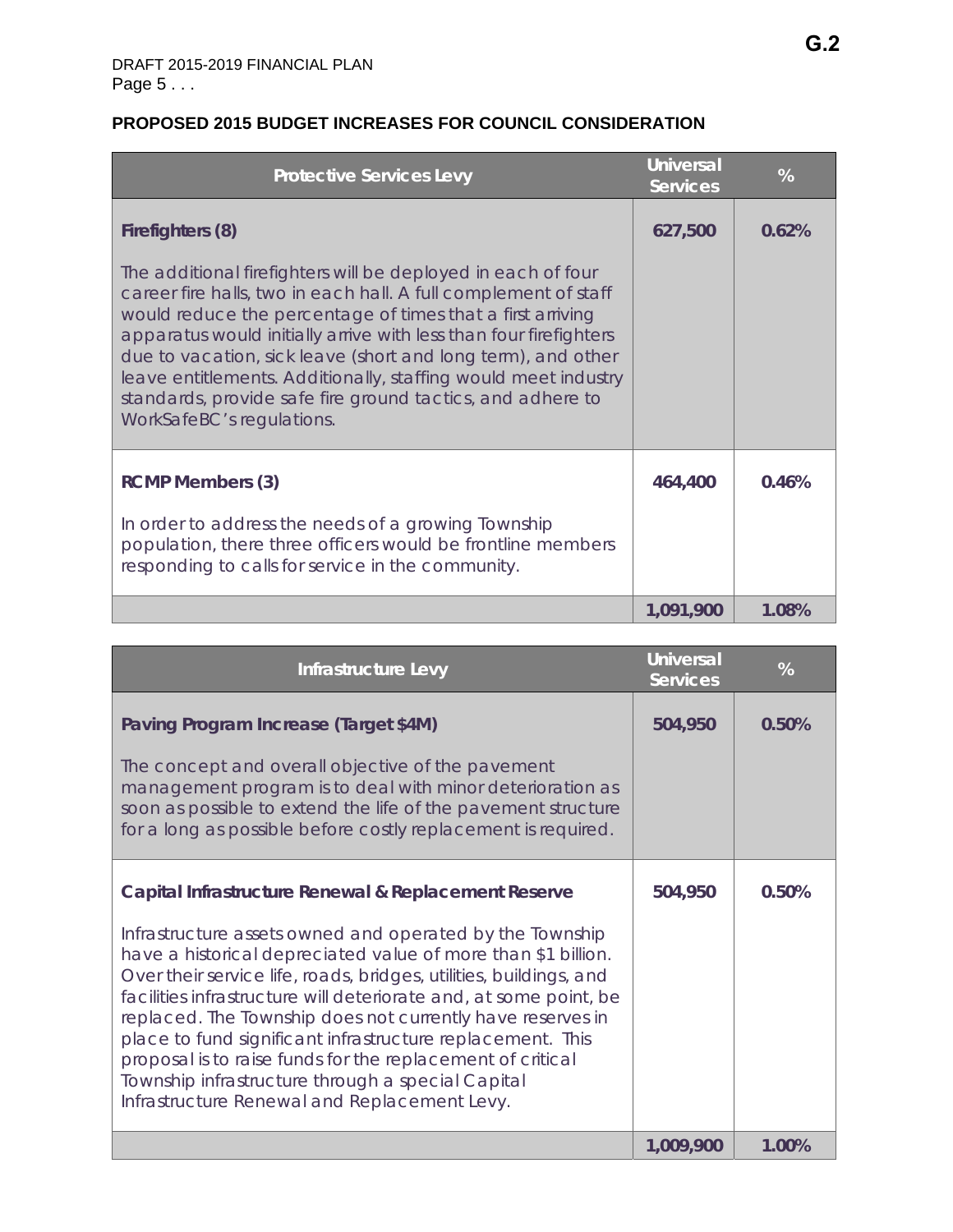The table below shows the breakdown of proposed budget property tax percentage increases for the 2015 budget, *including* special levies for protective services and infrastructure.

| UNIVERSAL SERVICES<br><b>With Protective Services &amp;</b><br><b>Infrastructure Levies</b> | 2015 Proposed<br><b>Budget</b><br><b>Increases</b> |
|---------------------------------------------------------------------------------------------|----------------------------------------------------|
| <b>General Inflation</b>                                                                    | 0.69%                                              |
| Contribution to Capital: Transportation \$202K and Facilities \$500K                        | 0.70%                                              |
| <b>Future Aldergrove Facility</b>                                                           | 0.20%                                              |
| <b>Universal Services Property Taxes (base)</b>                                             | 1.59%                                              |
| Firefighters (8)                                                                            | 0.62%                                              |
| RCMP Members (3)                                                                            | 0.46%                                              |
| Paving Program Increase                                                                     | 0.50%                                              |
| Capital Infrastructure Renewal and Replacement Contribution Incr.                           | 0.50%                                              |
| <b>Universal Services Property Taxes</b>                                                    | 3.67%                                              |

The following table depicts the annual and monthly impact of proposed increases on a house valued at \$514,000, *including* special levies for protective services and infrastructure.

| UNIVERSAL SERVICES<br><b>With Protective Services &amp;</b><br><b>Infrastructure Levies</b> | $\frac{9}{6}$ | <b>Annual</b><br><b>Change \$</b> | <b>Monthly</b><br><b>Change \$</b> |
|---------------------------------------------------------------------------------------------|---------------|-----------------------------------|------------------------------------|
| Parks                                                                                       | 0.43%         |                                   | 0.58                               |
| Transportation (Roads)                                                                      | 0.03%         | 0                                 | 0.00                               |
| Stormwater                                                                                  | 0.08%         |                                   | 0.08                               |
| General Tax - Fire                                                                          | 1.00%         | 16                                | 1.34                               |
| <b>General Tax - Police</b>                                                                 | 0.67%         | 10                                | 0.83                               |
| General Tax - Recreation & Culture                                                          | 0.29%         | 5                                 | 0.42                               |
| General Tax - All Other                                                                     | 1.17%         | 17                                | 1.42                               |
| <b>Property Taxes</b>                                                                       | 3.67%         | 56                                | 4.67                               |

The following are proposed property tax percentage increase projections for the five year period of the financial plan taking into consideration special levies for Protective Services and Infrastructure for 2015.

The years 2016 to 2019 only include the base budget amounts. Decisions for special levies such as Protective Services, Infrastructure or other will be considered in each subsequent year's budget deliberations.

| <b>I UNIVERSAL SERVICES</b>    | 2015  | 2016  | 2017  | 2018  | 2019  |
|--------------------------------|-------|-------|-------|-------|-------|
| Property Tax Revenue Increases | 3.67% | 1.59% | 1.59% | 1.59% | 1.59% |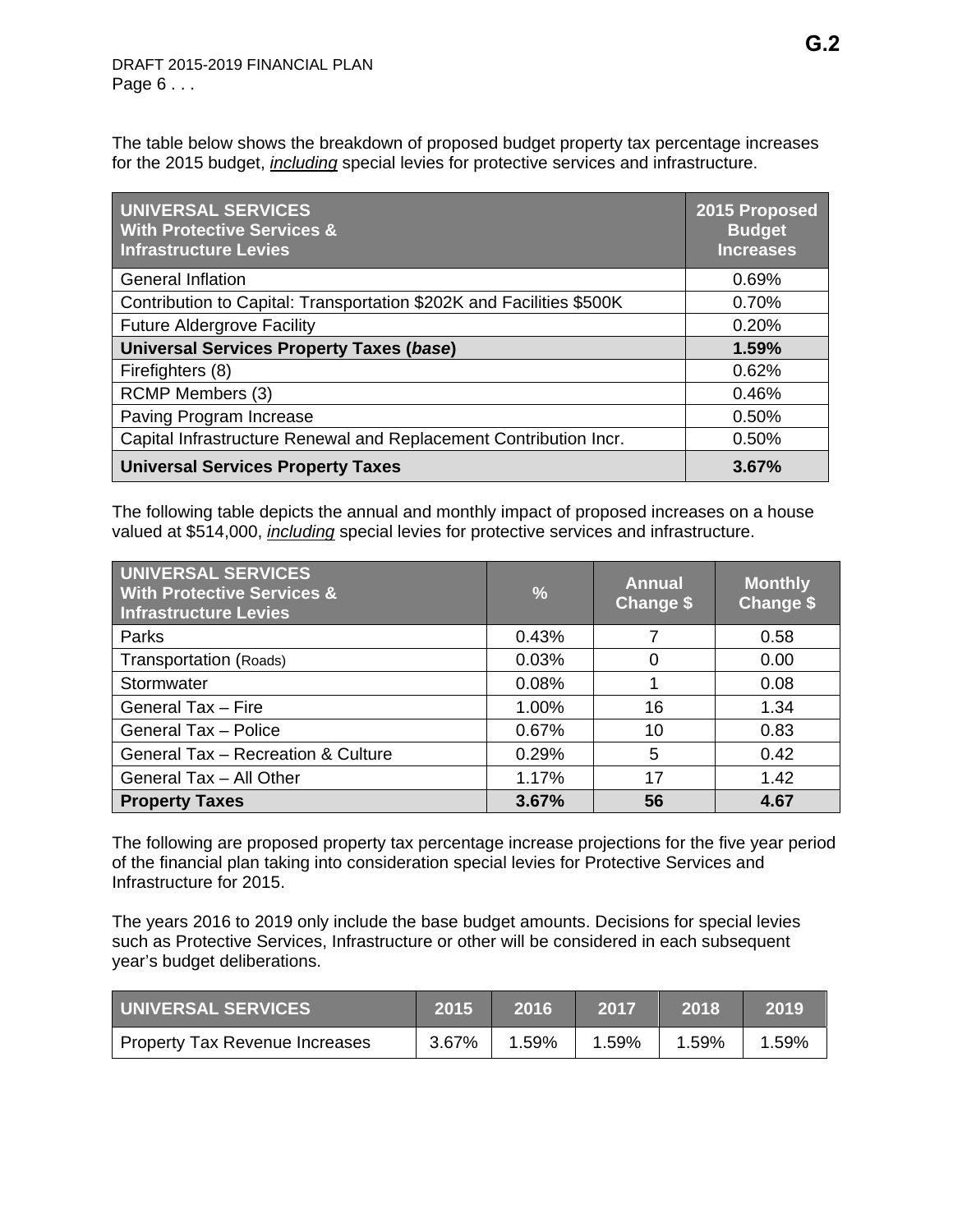Respectfully submitted,

Karen Sinclair DEPUTY DIRECTOR OF FINANCE

## **Attached:**

## **Appendix A – Alternate Scenario #1**

*Firefighters and RCMP Members spread over two years, Infrastructure Levy Intact* 

# **Appendix B – Alternate Scenario #2**

*Firefighters and RCMP Members spread over two years and Infrastructure Levy Halved*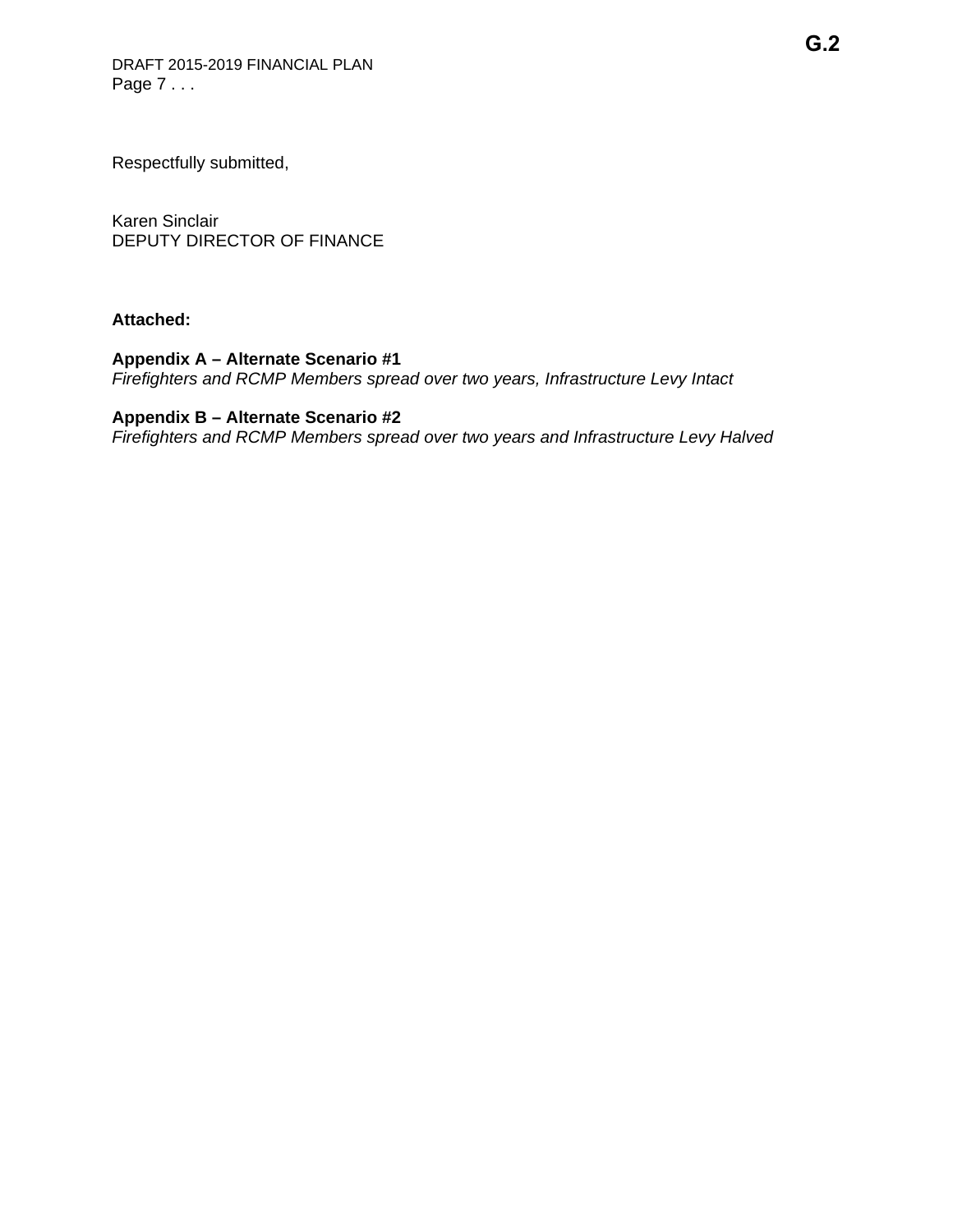# **APPENDIX A**

#### **ALTERNATE SCENARIO #1 - PROPOSED 2015 BUDGET INCREASES**  *Firefighters and RCMP Members spread over two years, Infrastructure Levy Intact*

| <b>Protective Services Levy</b>                | Universal<br><b>Services</b> | %     |
|------------------------------------------------|------------------------------|-------|
| Firefighters (4 in 2015) (Remaining 4 in 2016) | 313,750                      | 0.31% |
| RCMP Members (1 in 2015) (Remaining 2 in 2016) | 154,800                      | 0.15% |
|                                                | 468,550                      | 0.46% |

| Infrastructure Levy                                  | <b>Universal</b><br><b>Services</b> | %     |
|------------------------------------------------------|-------------------------------------|-------|
| Paving Program Increase (Target \$4M)                | 504,950                             | 0.50% |
| Capital Infrastructure Renewal & Replacement Reserve | 504,950                             | 0.50% |
|                                                      | 1,009,900                           | 1.00% |

The table below shows the breakdown of proposed property tax percentage increases for the 2015 Budget based on Alternate Scenario #1.

| <b>UNIVERSAL SERVICES</b><br><b>With Protective Services &amp;</b><br><b>Infrastructure Levies</b> | 2015 Proposed<br><b>Budget</b><br><b>Increases</b> |
|----------------------------------------------------------------------------------------------------|----------------------------------------------------|
| <b>General Inflation</b>                                                                           | 0.69%                                              |
| Contribution to Capital: Transportation \$202K and Facilities \$500K                               | 0.70%                                              |
| <b>Future Aldergrove Facility</b>                                                                  | 0.20%                                              |
| <b>Universal Services Property Taxes (BASE)</b>                                                    | 1.59%                                              |
| Firefighters (4)                                                                                   | 0.31%                                              |
| RCMP Members (1)                                                                                   | 0.15%                                              |
| Paving Program Increase                                                                            | 0.50%                                              |
| Capital Infrastructure Renewal and Replacement Contribution Incr.                                  | 0.50%                                              |
| Universal Services Property Taxes (Alternate Scenario #1)                                          | 3.05%                                              |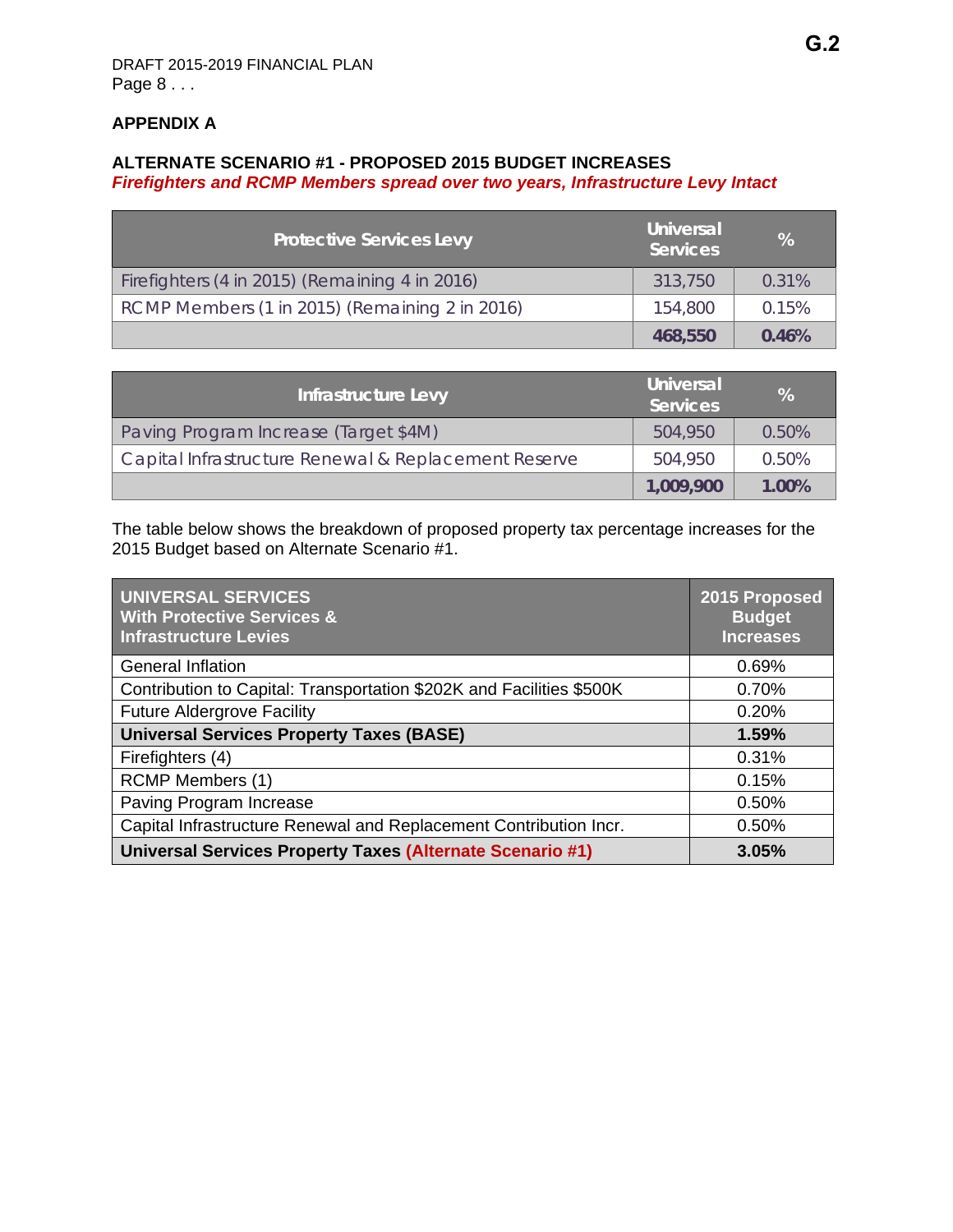The following tables depict the annual and monthly impact of proposed increases on a house valued at \$514,000 for Alternate Scenario #1.

| UNIVERSAL SERVICES<br><b>With Protective Services &amp;</b><br>Infrastructure Levies (Alternate Scenario #1) | $\frac{9}{6}$ | <b>Annual</b><br><b>Change \$</b> | <b>Monthly</b><br>Change \$ |
|--------------------------------------------------------------------------------------------------------------|---------------|-----------------------------------|-----------------------------|
| Parks                                                                                                        | 0.43%         |                                   | 0.58                        |
| Transportation (Roads)                                                                                       | 0.03%         | 0                                 | 0.00                        |
| Stormwater                                                                                                   | 0.08%         |                                   | 0.08                        |
| General Tax - Fire                                                                                           | 0.69%         | 11                                | 0.92                        |
| <b>General Tax - Police</b>                                                                                  | 0.36%         | 6                                 | 0.50                        |
| General Tax - Recreation & Culture                                                                           | 0.29%         | 5                                 | 0.42                        |
| General Tax - All Other                                                                                      | 1.17%         | 17                                | 1.42                        |
| <b>Universal Services Property Taxes</b>                                                                     | 3.05%         | 47                                | 3.92                        |

The following are proposed property tax percentage increase projections for the five year period of the financial plan based on Alternate Scenario #1.

| UNIVERSAL SERVICES             | 2015     | 2016  | 2017  | 2018  | 2019  |
|--------------------------------|----------|-------|-------|-------|-------|
| Property Tax Revenue Increases | $3.05\%$ | 2.21% | 1.59% | 1.59% | 1.59% |

In the above table, 2016 is increased to pick up the remaining 4 Firefighters and 2 RCMP Members deferred from 2015. The balance of 2016 and the years 2017 through 2019 are maintained at base budget levels only. Decisions for special levies such as Protective Services, Infrastructure or other will be considered in each subsequent year's budget deliberations.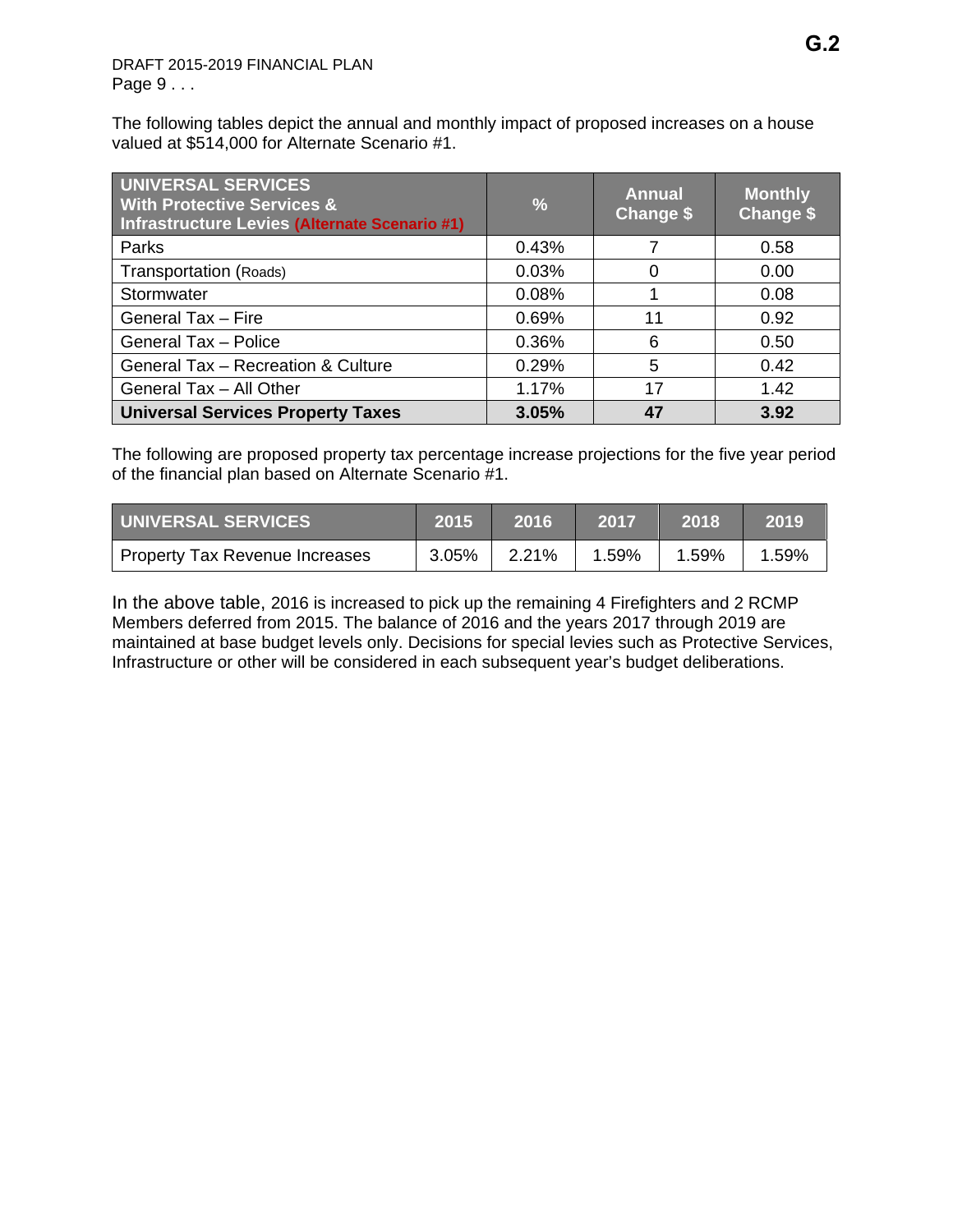## **APPENDIX B**

#### **ALTERNATE SCENARIO #2 - PROPOSED 2015 BUDGET INCREASES**  *Firefighters and RCMP Members spread over two years and Infrastructure Levy Halved*

| <b>Protective Services Levy</b>                | <b>Universal</b><br><b>Services</b> | %     |
|------------------------------------------------|-------------------------------------|-------|
| Firefighters (4 in 2015) (Remaining 4 in 2016) | 313,750                             | 0.31% |
| RCMP Members (1 in 2015) (Remaining 2 in 2016) | 154,800                             | 0.15% |
|                                                | 468,550                             | 0.46% |

| Infrastructure Levy                                  | <b>Universal</b><br><b>Services</b> | $\%$  |
|------------------------------------------------------|-------------------------------------|-------|
| Paving Program Increase (Target \$4M)                | 252,475                             | 0.25% |
| Capital Infrastructure Renewal & Replacement Reserve | 252.475                             | 0.25% |
|                                                      | 504,950                             | 0.50% |

The table below shows the breakdown of proposed property tax percentage increases for the 2015 Budget based on Alternate Scenario #2.

| <b>UNIVERSAL SERVICES</b><br><b>With Protective Services &amp;</b><br><b>Infrastructure Levies</b> | 2015 Proposed<br><b>Budget</b><br><b>Increases</b> |
|----------------------------------------------------------------------------------------------------|----------------------------------------------------|
| <b>General Inflation</b>                                                                           | 0.69%                                              |
| Contribution to Capital: Transportation \$202K and Facilities \$500K                               | 0.70%                                              |
| <b>Future Aldergrove Facility</b>                                                                  | 0.20%                                              |
| <b>Universal Services Property Taxes (BASE)</b>                                                    | 1.59%                                              |
| Firefighters (4)                                                                                   | 0.31%                                              |
| <b>RCMP Members (1)</b>                                                                            | 0.15%                                              |
| Paving Program Increase                                                                            | 0.25%                                              |
| Capital Infrastructure Renewal and Replacement Contribution Incr.                                  | 0.25%                                              |
| Universal Services Property Taxes (Alternate Scenario #2)                                          | 2.55%                                              |